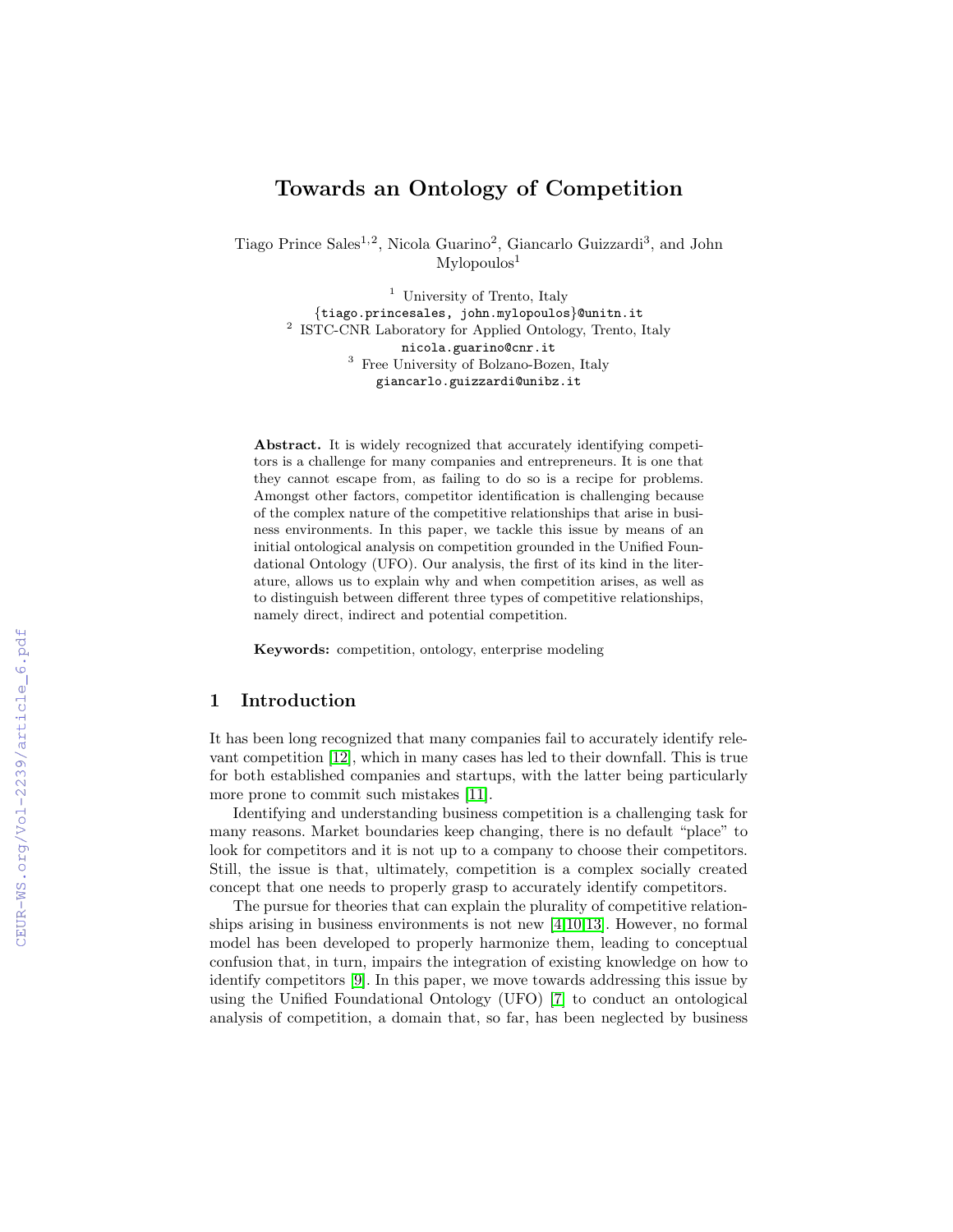ontologies and enterprise modeling. Our main goal is to explain the nature and properties of competitive relationships, analyzing when and why they arise and who is involved in them.

We stress that it is not the aim of this paper to model the dynamics of competition. We do not want to explain how the actions of a competitor affect the actions of his/her opponents or what is the best strategy to win a competition. These questions are far better answered by models based on Game Theory (see [\[3\]](#page-8-0) for instance). Instead, we focus on creating a model that can answer questions such as whether or not Google competes with Amazon and why.

The remainder of this paper is organized as follows. In Section [2,](#page-1-0) we discuss the general principles of competition and formalize them in a concise UFO-based model. Next, in Section [3,](#page-4-0) we leverage this analysis to explain business competition, whilst distinguishing and formalizing three different types of business competitive relationships, namely direct, indirect and potential competition. We then finalize this paper with a discussion of related work in Section [4](#page-6-0) and some final remarks in Section [5.](#page-7-0)

## <span id="page-1-0"></span>2 On the Notion of Competition

In this paper we take the position on the nature of competition put forth by Henderson [\[10\]](#page-8-1), which assumes that the principles of competition are universal, whether or not it refers to biological, academic or business competition. Thus, before elaborating on the ontological nature of business competition, let us first analyze competition on a more general level.

Our primary assumption on competition is that it emerges from conflicts of interest, a position in line with Deutsch's pioneering Theory of Cooperation and Competition [\[5\]](#page-8-2). A conflict of interest is a situation characterized by two or more goals that cannot be satisfied concurrently. Take, for example, a situation in which two applicants, John and Mary, apply for the same position in a company. It is safe to assume that each of them has the goal of getting that position. However, since there is only one position, John's and Mary's goals cannot be satisfied at the same time, for if Mary gets hired, John does not, and if John gets hired, Mary does not. Thus, John competes with Mary. In an alternative scenario, if the company was to be hiring two new employees and John and Mary were the only two applicants, there would be no conflict, as it would have been possible for both their goals to be simultaneously realized. Thus, in this second case, John and Mary would not be competing.

By using conflicts of interest to ground competition, it follows that the participants, i.e. the competitors, must always be agents. This conclusion holds if we assume that intentionality can only be ascribed to agents and not objects [\[8\]](#page-8-3). Note, however, that the interpretation of agents we adopt here is not limited to physical agents, such as a person, a robot, or a dog, but also includes collective (e.g. a group of people) and social agents (e.g. a company) [\[8\]](#page-8-3). Therefore, if competitors are always agents, statements such as "the iPhone competes with Google Pixel" or "the Fiat 500 is facing tough competition" cannot be inter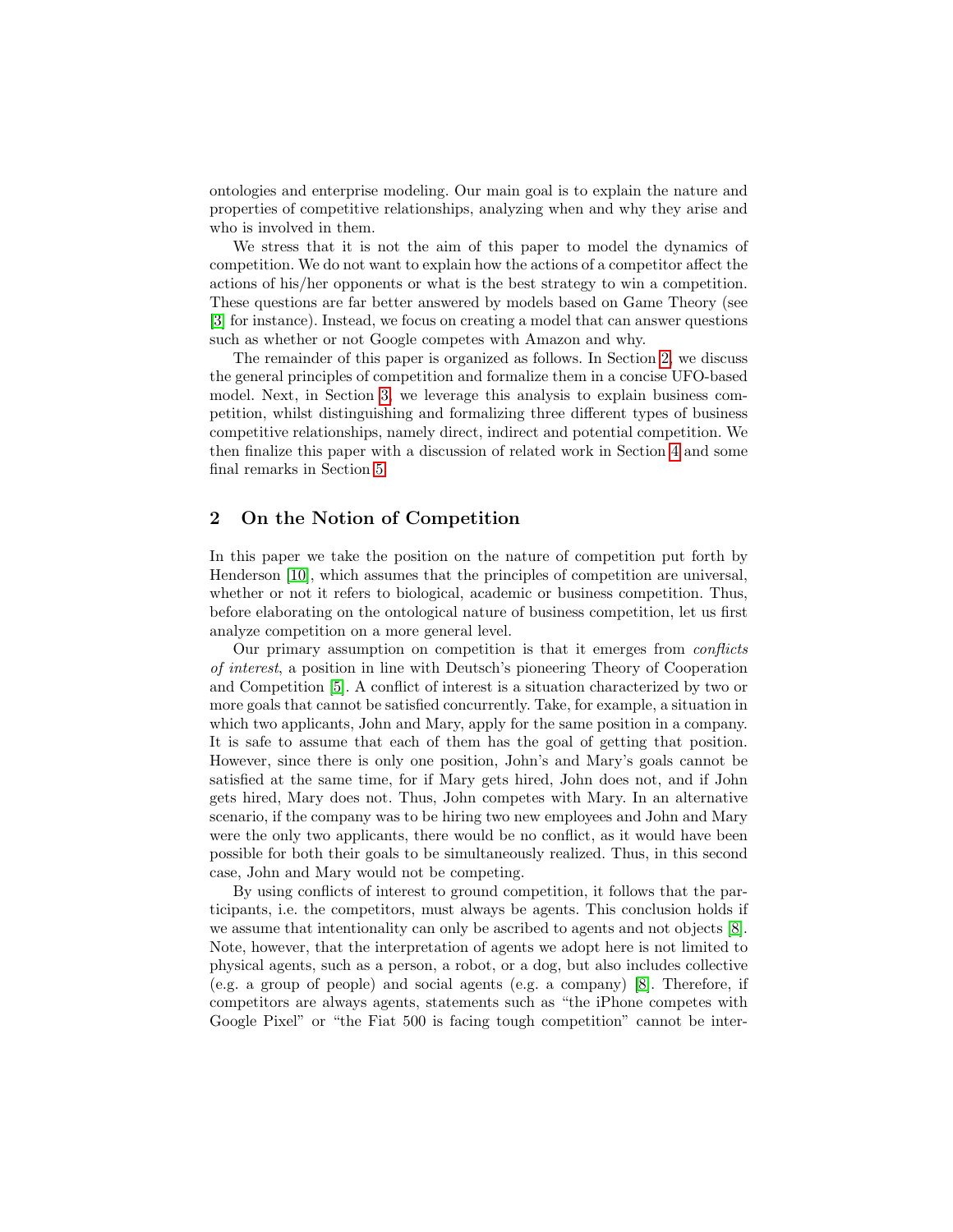preted directly. In the latter case, it is Fiat, the company who produces the Fiat 500, who is facing tough competition.

Note that a conflict of interest by itself is not sufficient to characterize competition. A situation in which a single agent has two opposing goals (e.g. having a baby versus sleeping eight hours a day) characterizes a conflict of interest, but not a competition. Thus, we assume that the notion of competition is relational, i.e. for a competition to arise, at least two agents must have conflicting goals.

We emphasize that our definition of a conflict of interest is strictly objective. It does not require, to any extent, that the agents whose goals conflict are aware of the matter. For instance, in our previous John and Mary example, the conflict of interest exists regardless of whether one knows that the other has applied for the same position. Thus, if competition emerges from conflicts of interest, competition is also a matter of objective reality. By claiming that, we are not denying the cognitive process associated to perceiving competitive situations and the impact it has on a agent's actions. This phenomenon, however, is more closely associated to rivalry than competition, and therefore, we refrain from discussing it further in this paper.

The last condition for a competition to occur is the presence of mutually desired scarce resources. This concept is deeply entrenched in the theories of competition put forth in Biology [\[1\]](#page-8-4), arguably the field in which the nature of this concept has been investigated the most. In Biology, resources are things animals need in order to survive, such as food, water or territory. In general, resources are objects an agent needs to achieve his/her goal, such as a textbook needed by a student to study and pass an exam. Note however that resources must be both scarce and mutually desired to give rise to competition. *Scarcity* is required because if there were enough resources for everyone, there would be no conflict of interest, and thus, no competition. To understand why competition requires mutually desired resources, consider the following example. Dylan wants to date Hailey, but Hailey's mother, Claire, is against it. There is a clear conflict of interest between Dylan and Claire, and a scarce resource, Hailey's boyfriend position. Still we would not say that Claire and Dylan compete. Instead, if both Dylan and Andy wanted to date Hailey, there would be a conflict of interest over a mutually desired scarce resource, and thus, a competition.

The definition of what is the mutually desired resources in a competitive scenario might vary w.r.t. the level of abstraction. In the simplest case, agents compete for a single identified resource, such as two companies competing for a particular customer. In a more complex case, rivals may compete for resources of a given type or group, regardless of the identity of each particular resource. Such a case is exemplified by the competition between Google and Apple for customers in the smartphone segment. It is not the case that either Apple or Google want to acquire a particular customer, such as me or you; instead, they want to acquire as many customers as possible from the smartphone market.

We formalize the aforementioned concepts and relations necessary to explain competition in the model depicted by Fig. [1.](#page-3-0) This model leverages two concepts from UFO-C (an ontology of social entities [\[8\]](#page-8-3)), namely Agent and Intention.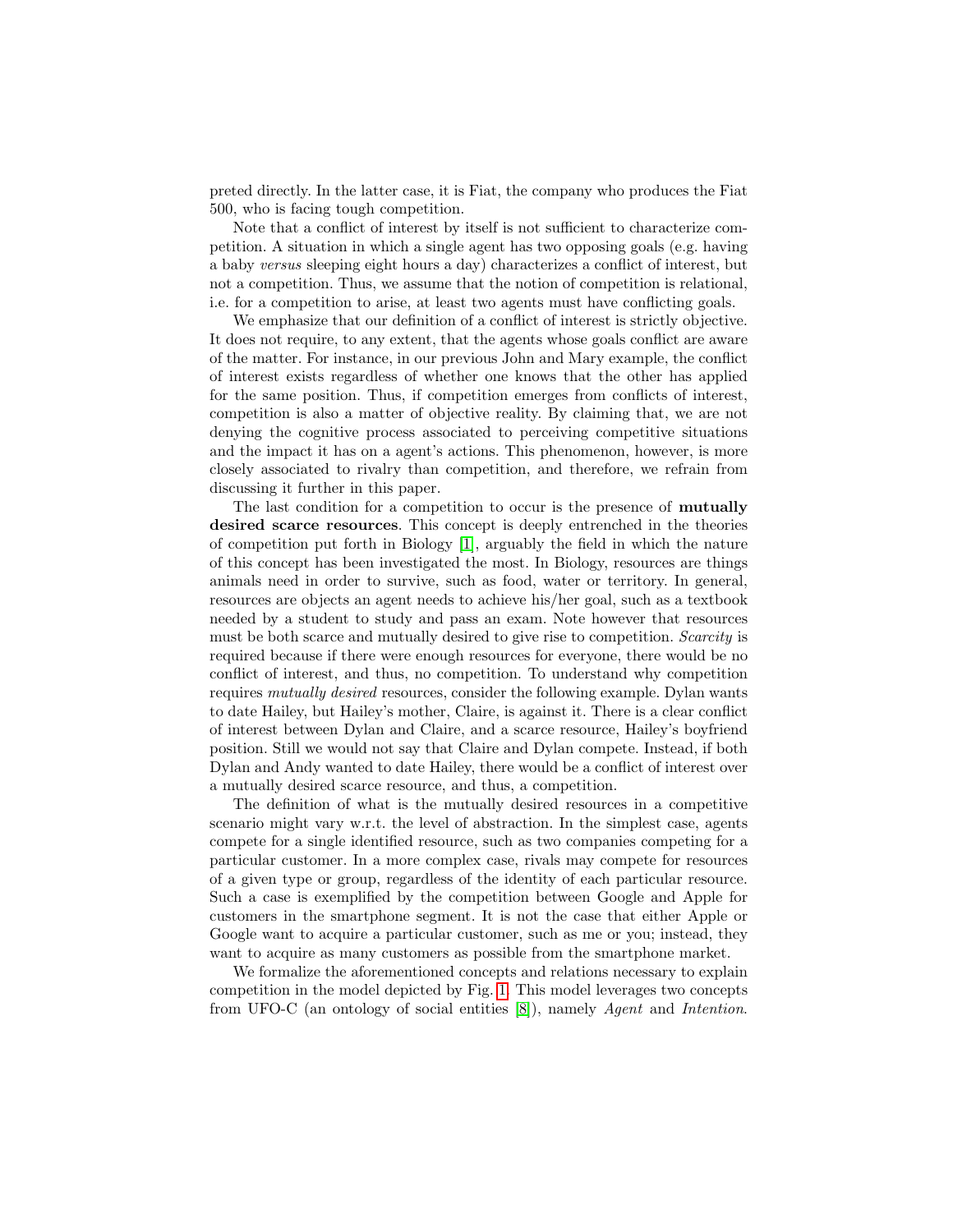An agent, in UFO-C, is defined as a individual who bears intentional moments (beliefs, desires and intentions) and is able to perform actions. An intention is defined as a commitment to bring about a desired state of affairs. Intentions might conflict with one another if they cannot be satisfied at the same time.

In the domain of competition, we are concerned with a particular type of intention, namely those that are about acquiring or keeping control (or ownership, possession...) of resources. We label these as Resource Demand and represent them as being externally dependent on (ext. dep. on) a Resource. Demands for resources have a particular quality inhering in them, labeled as quantity and that accounts for how many resources an agent is seeking (e.g. a company who wants to hire five developers). Resources, instead are characterized by another quality, availability, which refers to how many of it are available (e.g. three positions available in a company). Notice that we use the term resource in a very broad sense, being the generalization of Single Resource, Resource Type, and Resource Stock. The first refers to particular individuals, the second refers to types of individuals (e.g. fast food customers), and the third to a collection of individuals (e.g. the collection of fast food customers in Italy). Note that the availability of single resources is naturally always one, as it is the quantity of a resource demand to control them.



<span id="page-3-0"></span>Fig. 1. A preliminary OntoUML model of competition.<sup>[4](#page-3-1)</sup>

The sum of demands for a common resource gives rise to a relationship we name Collective Demand<sup>[5](#page-3-2)</sup>. This is an extrinsic and descriptive relationship [\[6\]](#page-8-5) that involves at least two agents and a common resource. It is a descriptive relation because it holds in virtue of some individual aspects (modes) of its relata, namely the agents' resource demands. Moreover, since these demands are externally dependent on resources, the relationship is extrinsic. A collective demand relationship is characterized by two derived qualities, *collectiveQuantity* 

<span id="page-3-1"></span><sup>4</sup> We adopt the following color coding in this paper: substantials are represented in pink, relators in green, intrinsic aspects in blue, and the remainder in gray

<span id="page-3-2"></span><sup>5</sup> A reader who is familiar with UFO should note that we assume here the revised theory of relationship reification, which allows relators to be composed of moments in general, not only qua-individuals. For details, the reader should refer to [\[6\]](#page-8-5).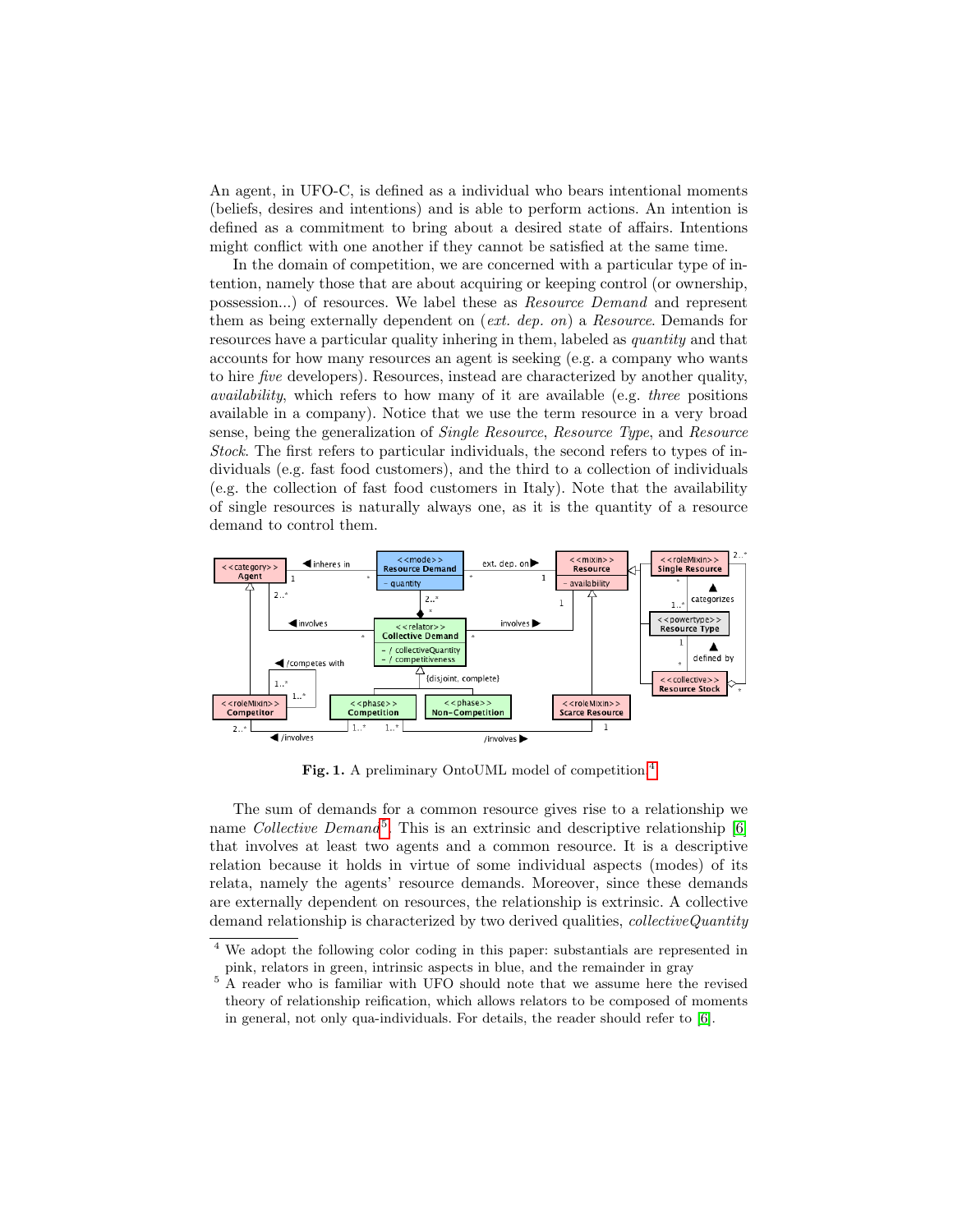and competitiveness. The former equals to the sum of the individual demand for resources that form the relationship, whilst the latter equals to the ratio between the former and the availability of the common resource involved in the relationship.

A collective demand relationship becomes a Competition whenever the resource demands that form cannot be concurrently satisfied. Practically, this occurs whenever the availability of a resource is lower than the collective demand for it, which makes the resource scarce and the agents who seek it competitors. From the competition relationship, we derive the competes-with relation that holds between competitors. This relation is irreflexive, symmetric and nontransitive. It is irreflexive because we excluded the possibility of one competing with oneself. It is symmetric because if John demands the same resource as Mary, the converse claim follows. Lastly, it is non-transitive because agents might be engaged in multiple competition relationships for different resources at the same time. For instance, Facebook competes with Google for online advertising customers, and Google competes with Spotify for music streaming customers, still Facebook does not compete with Spotify.

## <span id="page-4-0"></span>3 Analyzing Business Competition

Companies compete for various reasons. Some seek to develop the best products, others to offer them at the lowest price. Still, what companies ultimately compete for are customers – the scarce "resource" they need to survive. Naturally, customers do not form a single big collection of similar resources. The customers a milk company pursues are definitely not the same as those pursued by a high-end fashion brand, even if some individual customers buy from them both. Then, how does a firm identify its competitors?

It is accepted in the literature that any two given companies compete if they offer products or services that fulfill the same customer needs [\[13\]](#page-8-6). But how does that connect to the principles of competition we discussed in the previous section? We argue that by aiming at fulfilling a particular customer need, a company is making a value proposition towards a group of customers [\[16\]](#page-8-7). By doing so, it is straightforward to assume that such a company seeks to acquire customers from this group. Any other company making a value proposition to those same customers would also want to acquire them, which would give rise to a conflict of interest over a scarce resource, and thus, competition.

This pursue for the very same group of customers, known as market-level competition, is a basic competitive relationship that arises in business environments. In the following subsections we discuss two other types of relevant relationships, namely indirect and potential competition.

#### 3.1 Direct and Indirect Competition

None would dispute that McDonald's competes with Burger King, as both companies are fast-food chains specialized in hamburgers. It is also reasonable to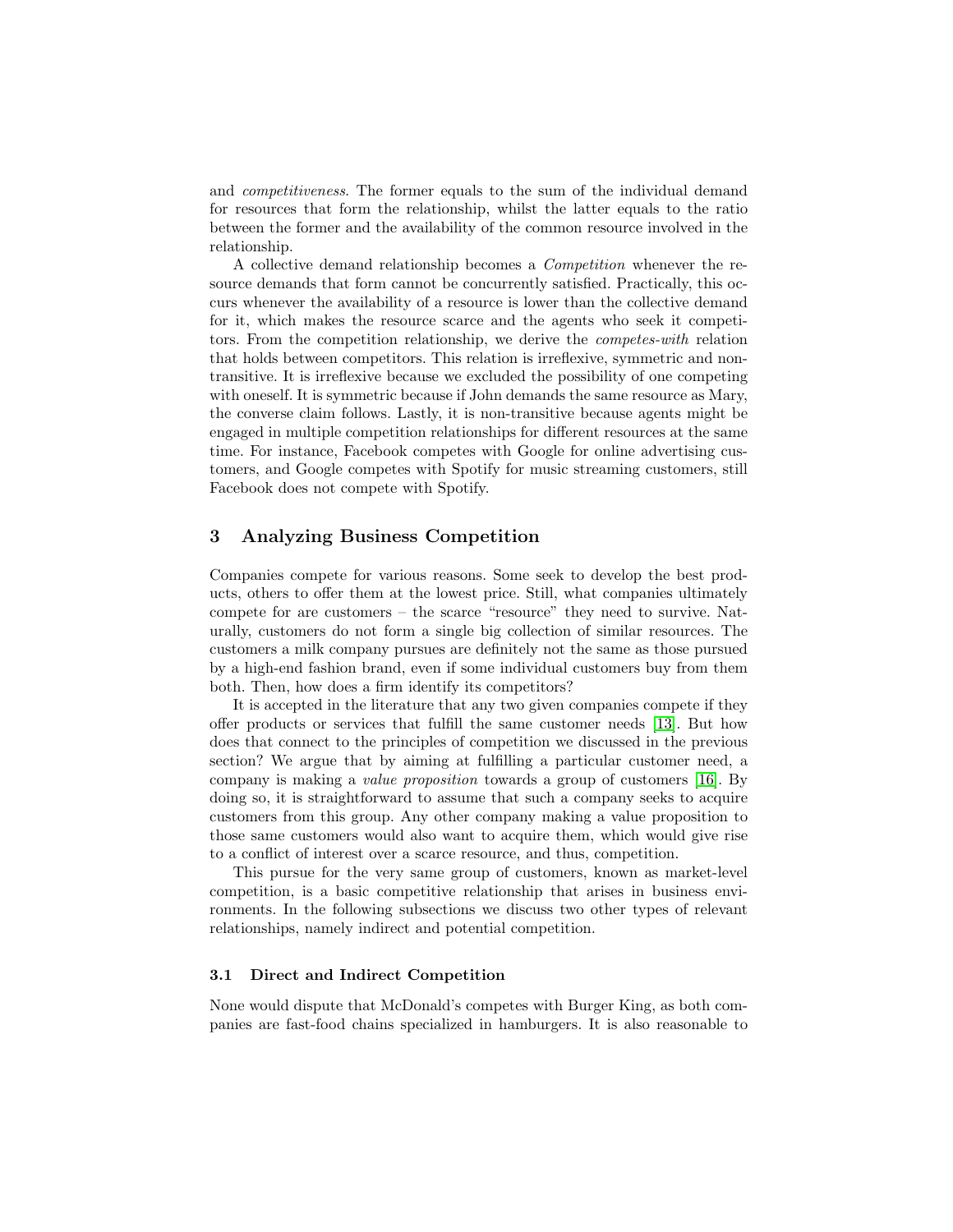claim that McDonald's competes with Subway and Pizza Hut, as they all offer low-priced quick meals, even if of different types. But what about local bakeries and deli shops? We might still consider them as competitors, but somehow they seem to be less of a competition than the former examples.



<span id="page-5-0"></span>Fig. 2. A model fragment on market competition.

The intuition that some companies are more competitors than others can be explained by the notion of market-level competition, which relies on the similarity of customers needs. If we define, for instance, a customer need as "eating a hamburger", we would identify only McDonald's and Burger King as competitors. Instead, if we define it as "eating a fast and cheap meal" we would identify all fast-food companies as competitors, but also all bakeries, kebabs and deli shops. If we were to define the need simply as "eating", virtually all companies in the food industry would be identified, from those selling frozen pizzas to high-scale sushi restaurants.

This variation exists because customer needs are ultimately goals, which can be defined at multiple levels of abstraction and organized in means-end hierarchies (i.e. a goal can be the means of achieving another goal). On one hand, companies that fulfill the same low-level goal are referred to as direct competitors, such as McDonald's and Burger King, who satisfy the "eating a hamburger" need, and Netflix and Amazon, who satisfy the need of "watching movies online". On the other hand, companies that satisfy the same high-level goal, but by means of different low level goals, are termed to be *indirect competitors*  $-$  and their respective products as substitutes. This is the case for McDonald's and local bakeries, as well as for Netflix and broadcasting companies (e.g. BBC, FOX).

We represent market-level competition, in its direct and indirect form, in the model of Fig. [2.](#page-5-0) As in any form of competition, market competition is a descriptive extrinsic relationship. In this case, it is composed by the intention of competitors to acquire customers of the same market segment. Such intentions can be identified by the value propositions competitors make towards a market segment. Market segments are identified by specific descriptions of customer needs, and the part-whole relation between them captures the varying level of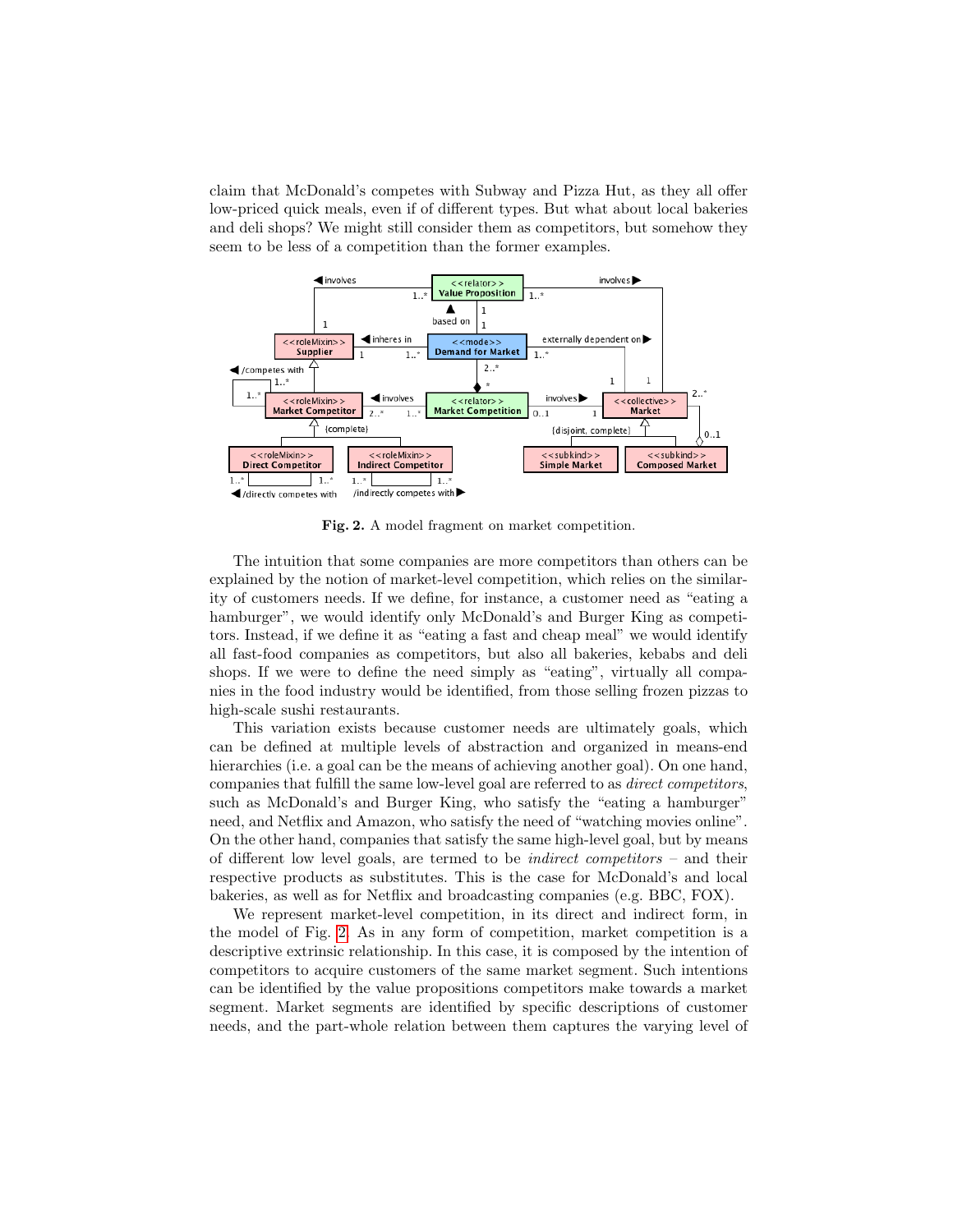abstraction at which customer needs can be defined. A market A is part of a market  $B$  if the customer need that defines  $A$  is a means to achieve the need that defines B.

#### 3.2 Potential Competition

Another relevant type of competitive relationship is potential competition [\[13\]](#page-8-6). Differently from the previous relationships we just discussed, potential competition does not refer to an existing pursue of conflicting goals. Instead, it identifies companies who are likely to become competitors in the future, a very important piece of information for strategists. But if there is no current conflict of interest, what grounds such relationships? The answer is *capability equivalence* [\[13\]](#page-8-6).

Capabilities are intrinsic dispositional properties of agents that endow them with the power of exhibiting some behavior or bringing about certain effects in the world [\[2\]](#page-8-8). Examples include the Netflix's capability of streaming videos to a large number of users worldwide, as well as Amazon's logistics capability of delivering products one day after orders. Capability equivalence, then, refers to a relation between capabilities of different agents that enable them to achieve similar enough outcomes.

Still, potential competition does not arise just because of capability equivalence. A focal firm identifies potential competitors by: (i) singling out which of its capabilities are necessary for delivering its value proposition for a given market; and (ii) identifying which other firms have equivalent capabilities (i.e. which other firms could deliver similar value propositions) but that currently do not compete with them in the chosen market. Thus, potential competition is also an extrinsic descriptive relationship [\[6\]](#page-8-5), but one that is grounded on the sum of its relata's equivalent capabilities (see Fig. [3\)](#page-6-1).



<span id="page-6-1"></span>Fig. 3. A model fragment on potential competition.

## <span id="page-6-0"></span>4 Related Work

To the best of our knowledge, no in depth ontological account of competition has been proposed in the literature, despite its clear relevance in strategic analysis. Thus, in this section, we compare our initial analysis with enterprise and business modeling contributions that use the concept of competition (or competitor).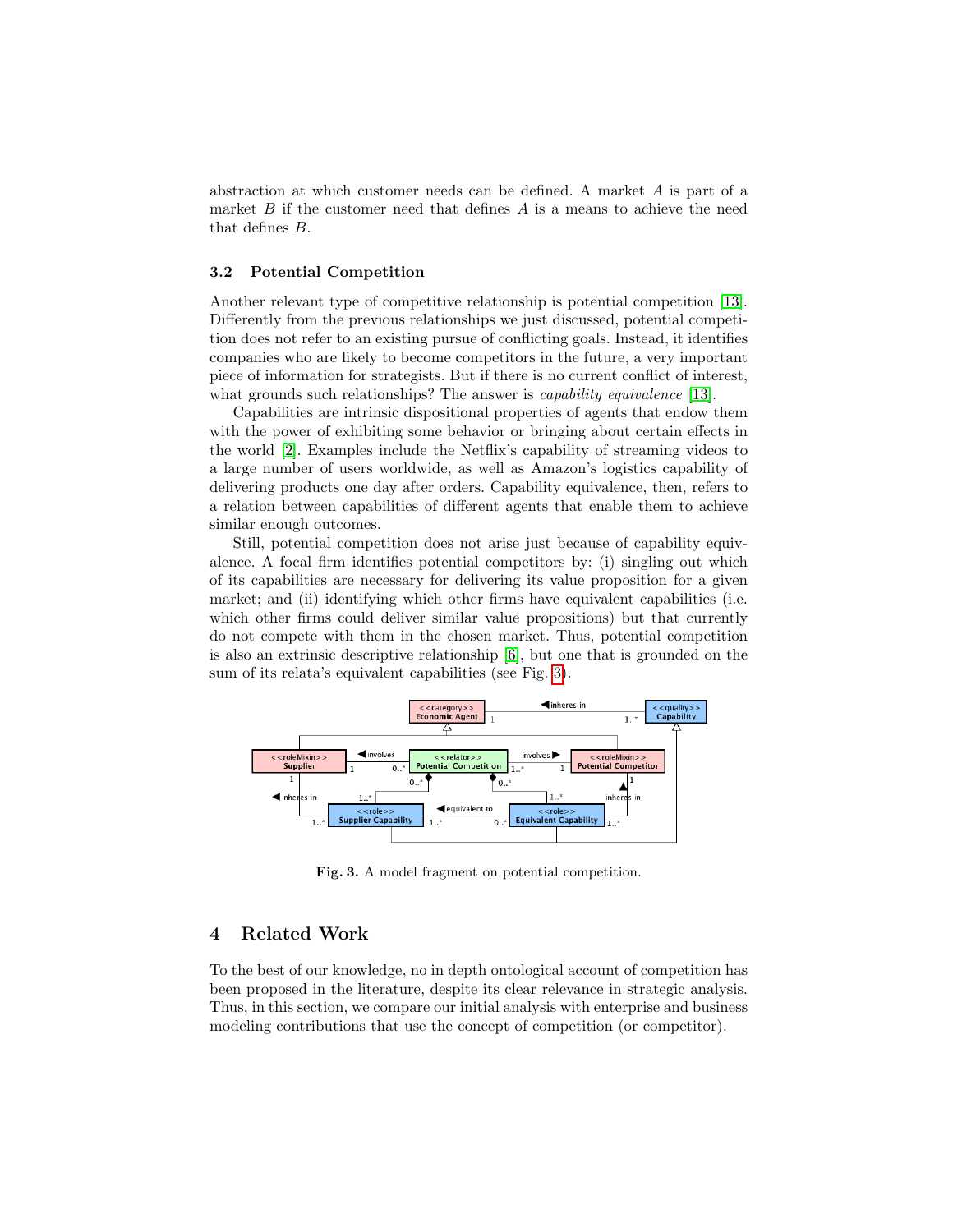One of such contributions is *c3value* [\[18\]](#page-8-9), an extension of *e3value* designed to support competition, customer and capability analysis. Although the authors do not explicitly define the concepts of competition and competitor, the underlying intuition is that the competitors of a company are those who aim at solving the same customer needs (in their words, those who offer the same primary value object). Competitors can also be classified according to the secondary values they offer (e.g. convenience, reliability). This allows companies to identify their competitors and represent how they distinguish themselves from the competition. In c3value's account of competition, one can represent direct and indirect competition between multiple companies.

Another extension of  $e3 value$  that is related to this research is the  $e3 forces$ model [\[14\]](#page-8-10). In this extension, the authors leverage on Porter's five-forces framework [\[15\]](#page-8-11), a well-known strategic tool to analyze the competitiveness of industries, to describe how environmental factors impact a business value model. Three of such forces regard competitive relationships in the sense we have used in this paper, namely the rivalry between competitors, the threat of substitution, and the threat of new entrants. The first two refer to direct and indirect competition respectively, whilst the third refers to potential competition. Although e3forces accounts for the same three relationships we discuss in this paper, it does not provide a precise characterization of why they hold and how to systematically identify them, relying solely on the intuitions put forth by Porter.

A third related work is the Enterprise Ontology (EO) [\[17\]](#page-8-12), a broad ontology about enterprises that marginally touches the notion of competition. EO defines a competitor as "a role of a vendor in a relationship with another vendor whereby one offers one or more products for sale that could limit the sales of one or more products of the other vendor". With this definition, however, EO only describes binary direct competition, which, as we discussed in Section [3,](#page-4-0) is just one type of business competitive relationships.

## <span id="page-7-0"></span>5 Final Remarks

In this paper we presented an initial ontological analysis of competition in general, and of business competition in particular. We explained the nature of competition by means of conflicts of interest and scarce resources, and distinguished three relevant types of business competitive relationships, namely direct, indirect and potential competition. We believe this paper clarifies the notion of competition, which can serve as a basis for future business ontologies.

As a next direction, we plan to extend the presented ontology to account for multi-market competition, as it is rarely the case that companies compete in a single market. Such an account is necessary in order to explain the asymmetric competition [\[4\]](#page-8-13) and competitor relevance. We are also aware that that most real scenarios are not exclusively competitive, but a mix of competition and cooperation. We see these relations as two ends of the same spectrum, and therefore, we plan to examine cooperation and the future. Ultimately, our goal is to incorporate the competition ontology to the value proposition ontology we